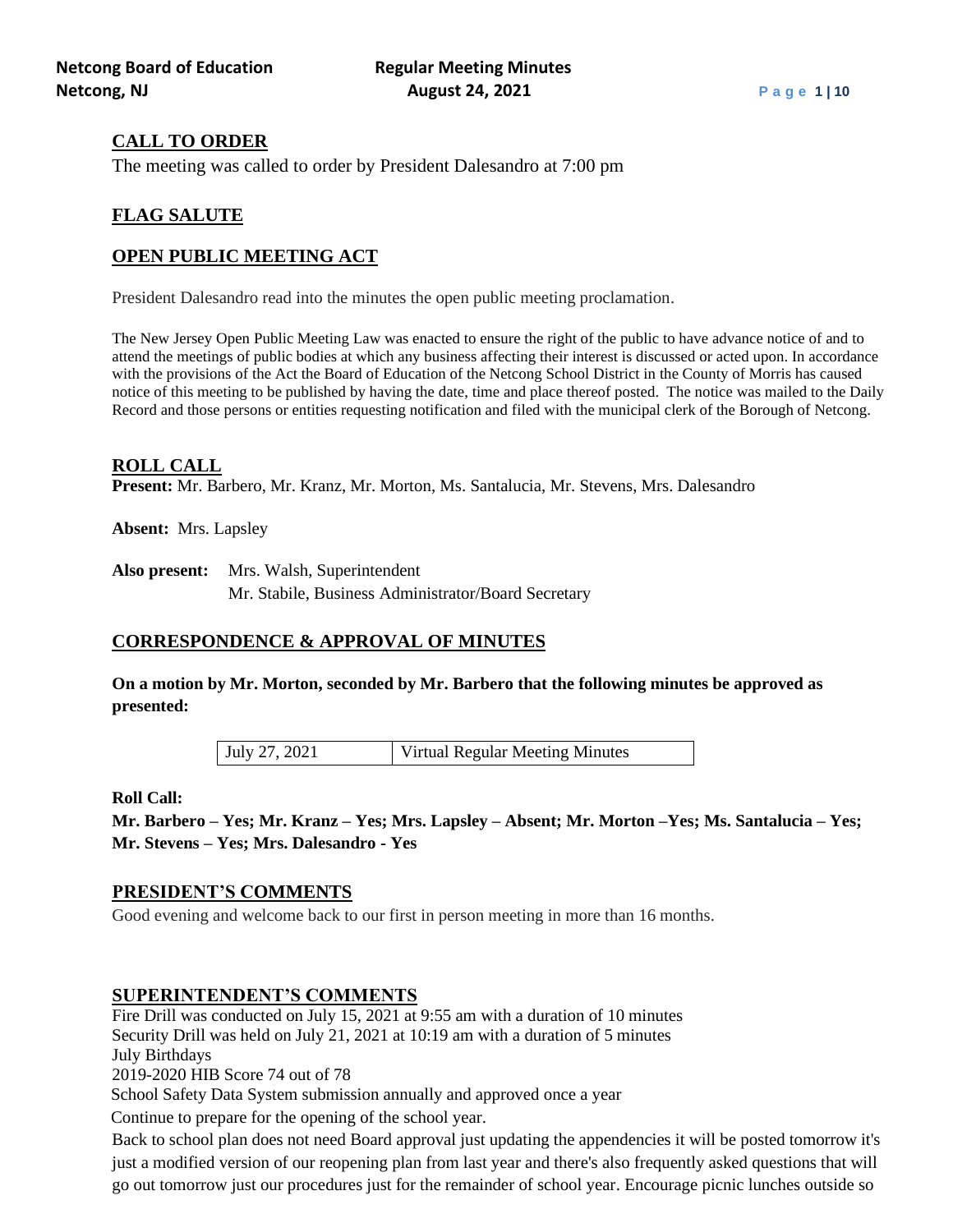we can kind of spread out and take a break with the masks and we will continue to follow whatever executive orders are in place able to stay open for the whole year after last year.

# **SCHOOL BUSINESS ADMINISTRATOR / BOARD SECRETARY COMMENTS**

Gave update on capital projects, facilities audit and music room renovations. Items on tonight's agenda

# **HEARING OF CITIZENS ON AGENDA ITEMS ONLY**

**On a motion by Mr. Morton, seconded by Mr. Kranz to open the hearing of citizens on agenda items only. Approved by voice vote. All in favor.**

*Public is invited to address the Board with any questions, comments or concerns. The Board requests that the individual address the Board, giving name and address, and asks that all remarks be directed to the Chair. The public portion shall be limited to thirty minutes with a five-minute time limit on each participant. The Board wishes to remind all attendees at its meeting that while it subscribed without reservation to the principle of keeping the public completely informed, by policy it cannot allow public discussion of personnel matters. If a matter concerning the staff of the Netcong Public School is of interest or concern, the matter would be referred to the Superintendent or the Board of Education, either by telephone or letter.*

#### **No one wishing to be heard.**

**On a motion by Mr. Morton, seconded by Mr. Kranz to close the hearing of citizens on agenda items only. Approved by voice vote. All in favor.**

**OLD BUSINESS NONE**

### **COMMITTEE REPORTS**

➢ **Governance, Policy and Finance President Dalesandro reviewed the items at the last committee meeting.** 

### **On a motion by Mr. Kranz, seconded by Mr. Morton that resolutions #1-11 be approved as presented:**

1. Be it resolved that the Netcong Board of Education, upon the recommendation of the Superintendent, hereby approves the following 2021-2022 District Goals:

### 2021-2022 District Goals

- 1. Administer an ever-evolving state-of-the-art technologically secure and supportive learning environment equipped to deliver  $21<sup>st</sup>$  century opportunities for students, staff and the community.
- 2. Secure funding to upgrade buildings and grounds to meet the growing needs of the preschool and middle school population while maintaining small class sizes, delivering  $21<sup>st</sup>$  century programs/technology, and providing an inspiring, engaging, and welcoming facility.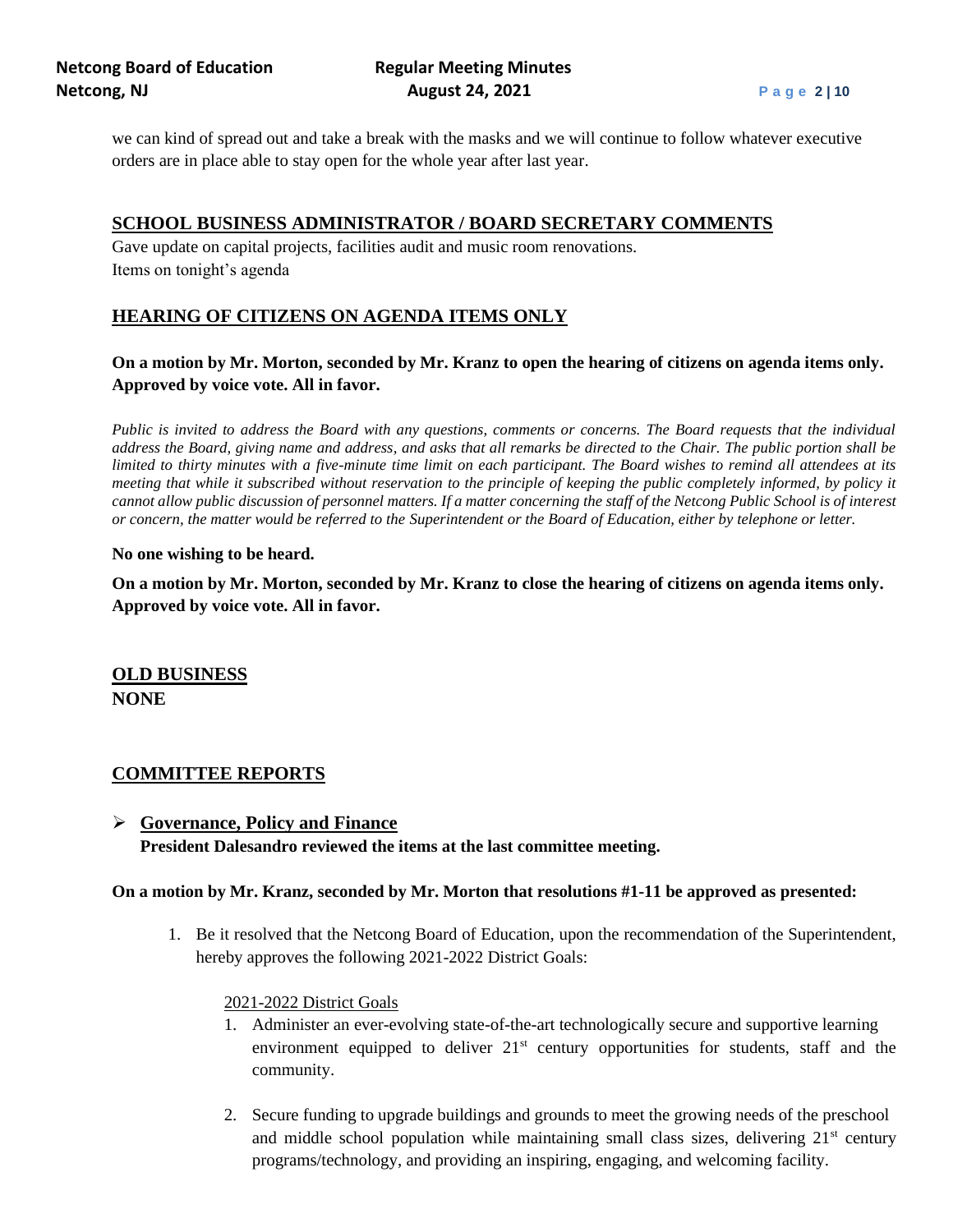- 3. Create a 21st century school environment that embraces and supports community-based, artsintegrated, experiential learning opportunities that are culturally responsive to the increasingly diverse Netcong community.
- 2. Be it resolved that the Netcong Board of Education hereby approves the following 2021-2022 Board Goals:

2021-2022 Board Goals

- 1. Continue Professional Development for board members with emphasis on training requirements and opportunities.
	- a. Budget/Financial Reports
	- b. Policy
- 2. Use the information from the building facilities audit to update the long-range facilities plan and identify facilities expansion and upgrades needed.
	- a. True completion of Music Room upgrades
- 3. To expand community outreach and build community support.
- 3. Be it resolved that the Netcong Board of Education, upon the recommendation of the Superintendent, hereby approves the July 30, 2021 payroll in the amount of \$46,712.61.
- 4. Be it resolved that the Netcong Board of Education, upon the recommendation of the Superintendent, hereby approves the August 15, 2021 payroll in the amount of \$39,966.92.
- 5. Be it resolved that the Netcong Board of Education, upon the recommendation of the Superintendent, hereby approves the bills list from July 27, 2021 through August 24, 2021 in the amount of \$337,509.89
- 6. Be it resolved that the Netcong Board of Education, upon the recommendation of the Superintendent, hereby approves the FIRST READING of the following Policies and/or Regulations:

| <b>Policy/Regulations</b> | #       | <b>Title</b>                                 | <b>Type</b> |
|---------------------------|---------|----------------------------------------------|-------------|
| a. Policy                 | 2422    | Comprehensive Health and Physical            | Revised     |
|                           |         | Education (M)                                |             |
| b. Policy                 | 2467    | <b>Surrogate Parents and Resource Family</b> | Revised     |
|                           |         | Parents (M)                                  |             |
| c. Policy                 | 5111    | Eligibility of Resident/Nonresident Students | Revised     |
|                           |         | (M)                                          |             |
| d. Policy                 | 5114    | Children Displaced by Domestic Violence      | Abolished   |
| e. Policy                 | 5116    | <b>Education of Homeless Children</b>        | Revised     |
| f. Policy & Regulation    | 7432    | Eye Protection (M)                           | Revised     |
| g. Policy                 | 8420    | Emergency and Crisis Situations (M)          | Revised     |
| h. Policy                 | 8420.1  | Fire and Fire Drills (M)                     | Revised     |
| <i>i</i> . Policy         | 8540    | School Nutrition Programs (M)                | Revised     |
| <i>i</i> . Policy         | 8550    | Meal Charges/Outstanding Food Service Bill   | Revised     |
|                           |         | (M)                                          |             |
| k. Policy                 | 8600    | Student Transportation (M)                   | Revised     |
| 1. Policy                 | 8810    | Religious Holidays                           | Abolished   |
| m. Policy                 | 6115.01 | Federal Awards/Funds Internal Controls –     | <b>New</b>  |
|                           |         | Allowability of Costs (M)                    |             |
| n. Policy                 | 6115.02 | Federal Awards/Funds Internal Controls –     | <b>New</b>  |
|                           |         | Mandatory Disclosures (M)                    |             |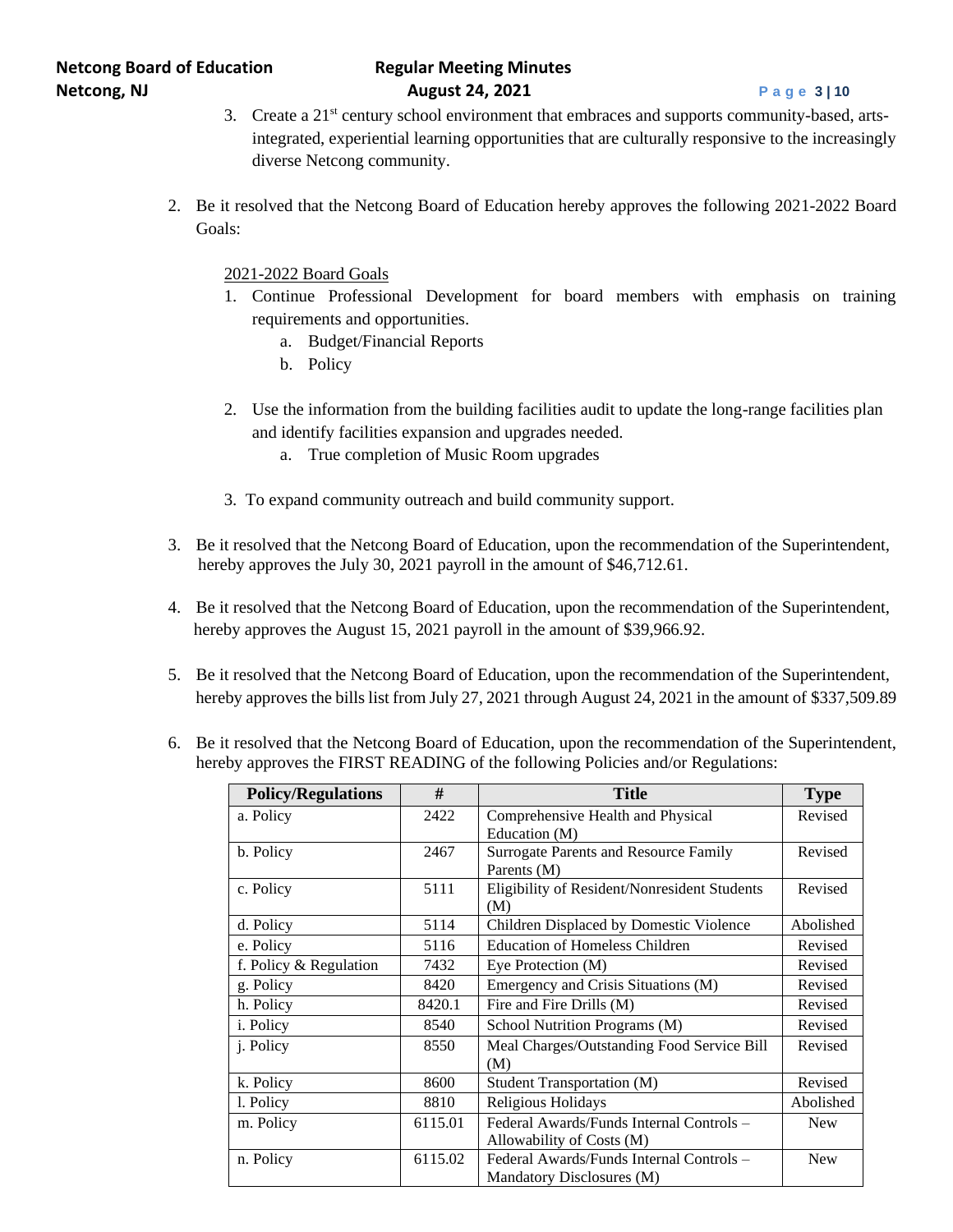# **Netcong Board of Education Regular Meeting Minutes**

| Netcong, NJ |                      | Page $4 10$ |                                           |            |
|-------------|----------------------|-------------|-------------------------------------------|------------|
|             | o. Policy<br>6115.03 |             | Federal Awards/Funds Internal Controls –  | <b>New</b> |
|             |                      |             | Conflict of Interest (M)                  |            |
|             | p. Policy            | 6311        | Contracts for Goods or Services Funded by | Revised    |
|             |                      |             | Federal Grants (M)                        |            |
|             | q. Policy            | 1648        | Restart and Recovery Plan (M)             | Abolished  |
|             | r. Policy            | 1648.02     | Remote Learning Options for Families (M)  | Abolished  |
|             | s. Policy            | 1648.03     | Restart and Recovery Plan – Full-Time     | Abolished  |
|             |                      |             | Remote Instruction (M)                    |            |
|             | t. Policy            | 1648.11     | The Road Forward COVID-19 - Health and    | <b>New</b> |
|             |                      |             | Safety $(M)$                              |            |

7. Be it resolved that the Netcong Board of Education, upon the recommendation of the Superintendent, hereby approves the donation of the following items from the Say Hi Foundation:

| <b>Item</b>                                   | Quantity | <b>Total Value</b>        |
|-----------------------------------------------|----------|---------------------------|
| Kidney Shaped Whiteboard Tables 48" x 72"     | 6        | \$2,463.48                |
| Round Whiteboard Table 48"                    |          | \$330.35                  |
| Cog Collaborative Table w/Whiteboard Top      |          | \$268.82                  |
| Little Tikes 3" Trampoline                    |          | \$59.99                   |
| Kids Art Easel w/magnetic letters and numbers |          | \$52.89                   |
| Countertop Microwave for MS Resource Room     |          | \$109.00                  |
| Pyrex Simply Store Pack for MS Resource Room  |          | \$9.97                    |
| NASCO Pre-Vocational Work Station for MS      |          | \$117.95                  |
| Resource Room                                 |          |                           |
|                                               |          | TOTAL Donation \$3,412.45 |

- 8. Be it resolved that the Netcong Board of Education, upon the recommendation of the Superintendent, hereby approves the submission of the FY22 American Rescue Plan ESSER III Grant in the amount of \$496,469.
- 9. Be it resolved that the Netcong Board of Education, upon the recommendation of the Superintendent, hereby approves the submission of the FY22 American Rescue Plan (ARP) IDEA Consolidated Grant in the amount \$15,301.00

ARP IDEA Basic Grant - \$14,102 ARP IDEA Preschool Grant - \$ 1,199

10. Be it resolved that the Board of Education of the Netcong School District in the county of Morris, upon the recommendation of the Superintendent, hereby approves the submission of the following "Other Capital Project" to the Department of Education for review and approval and for amendment to the Long Range Facilities Plan. It is further understood that the District is not seeking funding at the current time for this project:

| School                    | <b>Project</b>                          | <b>DOE</b> Project # |
|---------------------------|-----------------------------------------|----------------------|
| Netcong Elementary School | Music Room Renovations 3520-060-22-1000 |                      |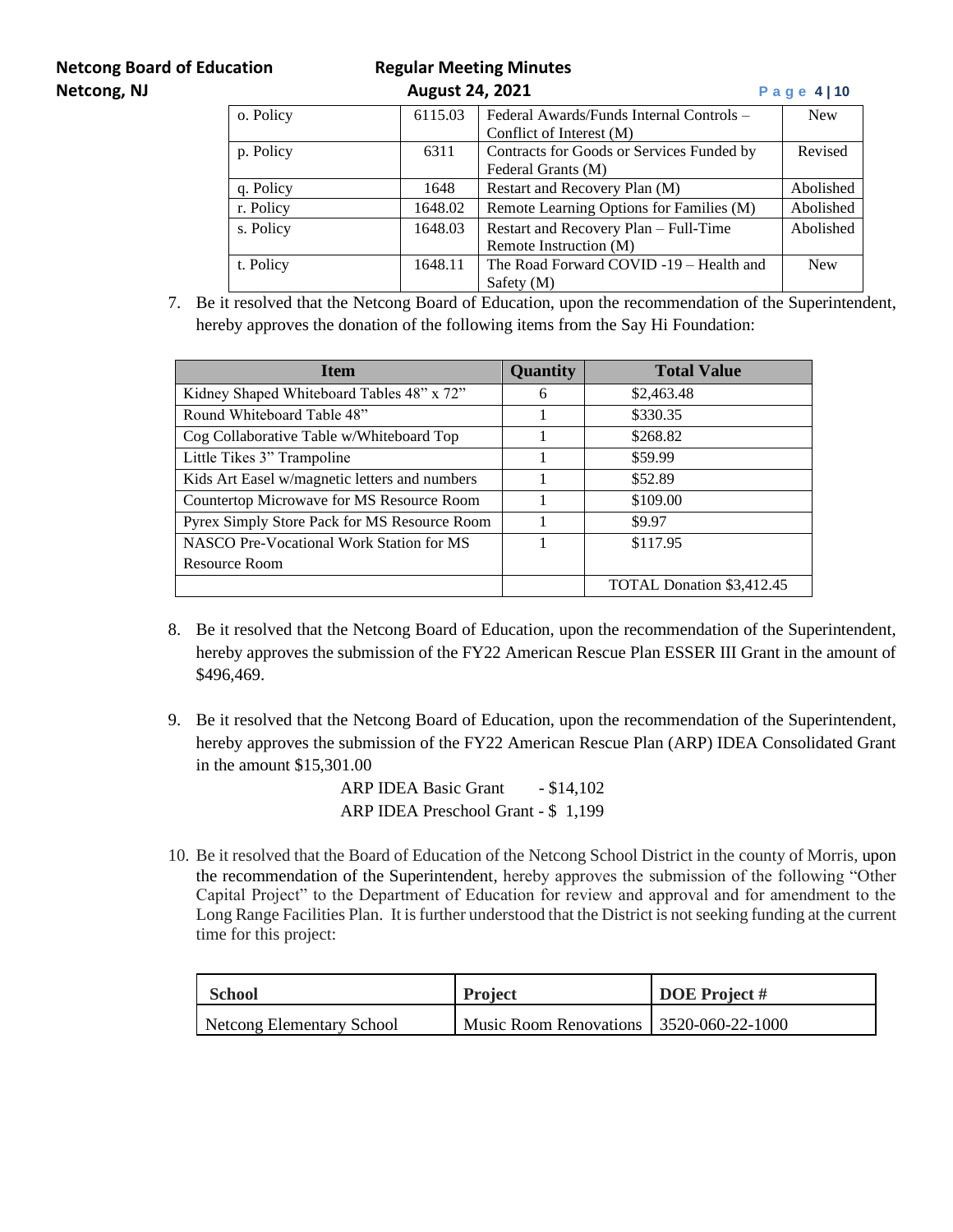# 11. **RESOLUTION AWARDING CONTRACT FOR SCHOOL BASED COUNSELING, COACHING AND CERTIFICATION:**

WHEREAS, the Netcong Board of Education ("Board") previously approved a Resolution for a joint purchasing agreement with the Mine Hill School District, Morris County, New Jersey for Counseling Coaching and Certification services for the 2021-2022 school year; and

WHEREAS, the Board publicly advertised for the receipt of proposals for School Based Counseling Coaching and Certification for the 2021-2022 school year with an option to extend for the 2022-2023 school Year, contingent upon funding; and

WHEREAS, the Board received one (1) Request for Proposal response, which was opened on August 24, 2021;

WHEREAS, Sage Thrive, Inc.'s proposal offers to perform the services in compliance with the specifications for both the Netcong and Mine Hill School Districts in the total amount of \$43,500.00 (\$21,750.00 per District) for the September 1,2021 through June 18, 2022 period, with a Board option to extend for the 2022-2023 school Year, contingent upon funding; and

WHEREAS, the provided services will be funded by both school districts through the Mental Health Grant of the Coronavirus Response and Supplemental Appropriations Act of 2021 (CRRSA), Elementary and Secondary School Emergency Relief Fund (ESSER II) Grant; and

THEREFORE,BE IT RESOLVED that the Board hereby awards the School Based Counseling Coaching and Certification contract to Sage Thrive, Inc. in accordance with the Request for Proposal specifications and the joint purchasing agreement for the September 1, 2021 through June 18, 2022 period at a cost not to exceed \$43,500.00; and

BE IT FURTHER RESOLVED that the Board authorizes the Business Administrator to execute the agreement between the Board and Sage Thrive, Inc., subject to attorney review.

### **Roll Call**

**Mr. Barbero – Yes 1-2, 5-11, Abstain 3-4; Mr. Kranz – Yes; Mrs. Lapsley – Absent; Mr. Morton – Yes; Ms. Santalucia - Yes; Mr. Stevens – Yes; Mrs. Dalesandro – Yes**

### ➢ **Curriculum/Instruction**

**Mrs. Walsh reviewed the items discussed at the last committee meeting.**

### **On a motion by M. Santalucia, seconded by Mr. Morton that resolutions #1-8 be approved as presented:**

- 1. Be it resolved that the Netcong Board of Education, upon the recommendation of the Superintendent, hereby approves all district Curriculum and updates hereto, for the 2021-2022 school year.
- 2. Be it resolved that the Netcong Board of Education, upon the recommendation of the Superintendent, hereby approves the following Professional Development:

| Date                  | <b>Name</b> | <b>Workshop/Conference</b>                | <b>Location</b> | Cost               |
|-----------------------|-------------|-------------------------------------------|-----------------|--------------------|
| a. $9/17/21$          | K. Ceresnak | The Value of Family                       | Virtual         | Workshop - \$75.00 |
|                       |             | <b>Engagement PreK-12</b>                 |                 | Mileage - \$0.00   |
| b. 9/21/21            | K. Ceresnak | Student 1 <sup>st</sup> Amendment Rights  | Virtual         | Workshop - \$40.00 |
|                       |             | in Light of the July 2021 US              |                 | Mileage - \$0.00   |
|                       |             | <b>Supreme Court Decision</b>             |                 |                    |
| c. $9/1/21 - 6/30/22$ | K. Walsh    | <b>MCASA Monthly Roundtable</b><br>Varies |                 | Mileage $@$ \$0.35 |
|                       |             | Meetings                                  |                 | per mile           |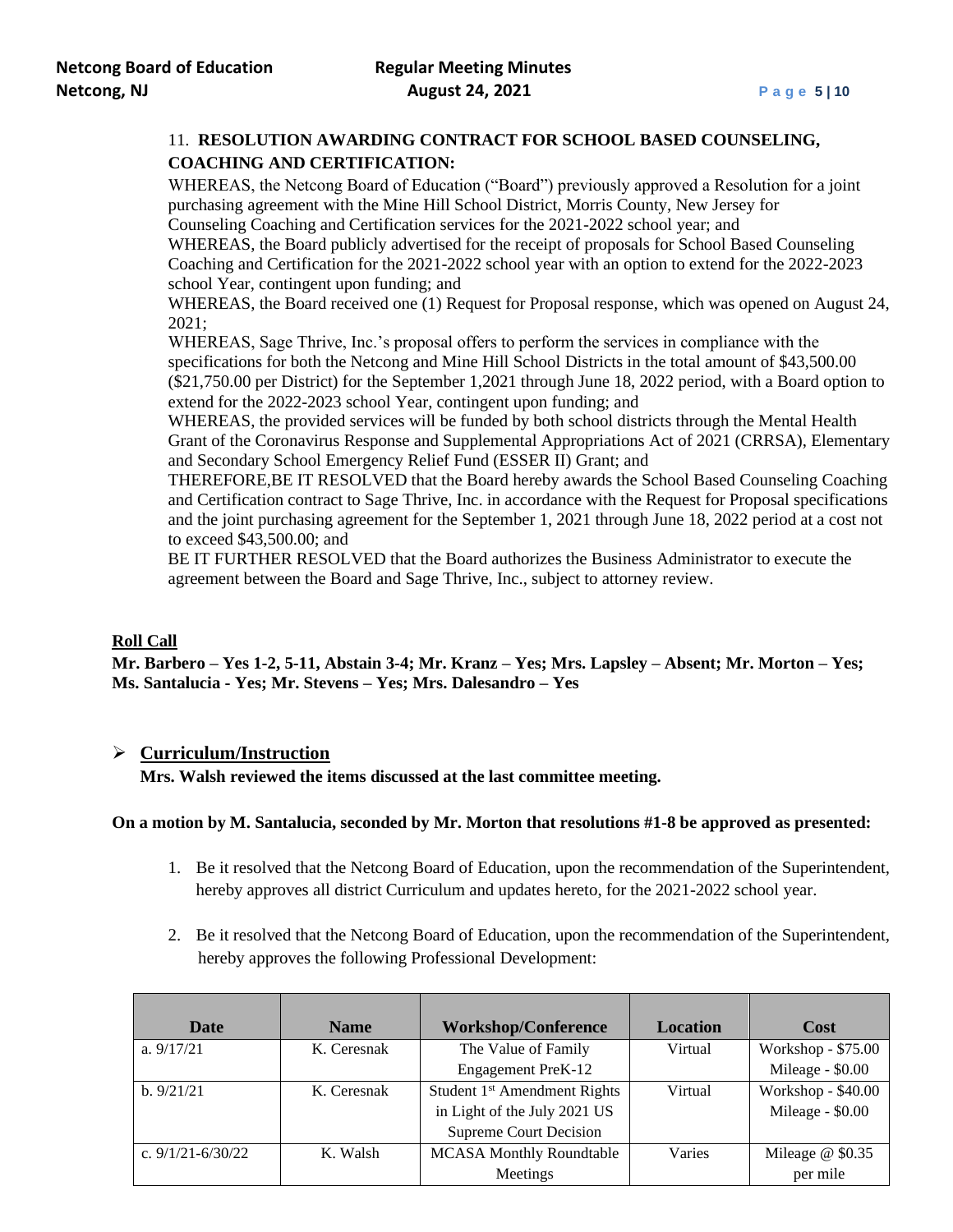**Netcong Board of Education Regular Meeting Minutes** 

| Netcong, NJ |                       |                     | <b>August 24, 2021</b>             |                | Page 6   10        |
|-------------|-----------------------|---------------------|------------------------------------|----------------|--------------------|
|             | d. $9/1/21 - 6/30/22$ | P. Stabile          | <b>MCASBO</b> Business             | Randolph, NJ   | Mileage $@$ \$0.35 |
|             |                       |                     | Administrators' Monthly            |                | per mile           |
|             |                       |                     | Meetings                           |                |                    |
|             | e. $9/1/21 - 6/30/22$ | P. Stabile          | <b>NJASBO</b> Professional         | Whippany, NJ   | Workshop - \$100   |
|             |                       |                     | Development                        |                | each               |
|             |                       |                     | <b>Monthly Seminars</b>            |                | Mileage $@$ \$0.35 |
|             |                       |                     |                                    |                | per mile           |
|             | f. $9/1/21 - 6/30/22$ | P. Stabile          | Northwest Chapter - Buildings      | Varies         | Mileage $@$ \$0.35 |
|             |                       |                     | & Grounds Association              |                | per mile           |
|             |                       |                     | <b>Monthly Meetings</b>            |                |                    |
|             | g. $9/1/21 - 6/30/22$ | P. Stabile          | New Jersey Association of          | Colts Neck, NJ | Tolls-\$25 max     |
|             |                       |                     | <b>Designated Persons</b>          |                | Mileage $@$ \$0.35 |
|             |                       |                     | <b>Quarterly Meetings</b>          |                | per mile           |
|             | h. $10/26 - 10/28/21$ | <b>BOE</b> Members, | New Jersey School Board            | Virtual        | Workshop - \$900   |
|             |                       | Administration,     | <b>Association Annual Workshop</b> |                | Mileage $-0$       |
|             |                       | & Staff Members     |                                    |                |                    |

- 3. Be it resolved that the Netcong Board of Education, upon the recommendation of the Superintendent, hereby approves the 2021-2022 District Professional Development Plan and submission of the Statement of Assurance.
- 4. Be it resolved that the Netcong Board of Education hereby approves the 2021-2025 Chief School Administrator's Professional Development Plan.
- 5. Be it resolved that the Netcong Board of Education, upon the recommendation of the Superintendent, hereby approves the 2021-2022 District Mentor Plan and submission of the Statement of Assurance.
- 6. Be it resolved that the Netcong Board of Education, upon the recommendation of the Superintendent, hereby approves the Nursing Services Plan for the 2021-2022 school year.
- 7. Be it resolved that the Netcong Board of Education, upon the recommendation of the Superintendent, hereby approves the following Field Trips for the 2021-2022 school year:

| Date           | <b>Name of Field Trip</b>         | <b>Location</b> | <b>Grade</b>      | <b>Chaperone</b> | Cost                       |
|----------------|-----------------------------------|-----------------|-------------------|------------------|----------------------------|
| a. $9/17/21$   | Future Patriot's Day              | <b>LVRHS</b>    | 8 <sup>th</sup>   | Tom Salerno      | No cost to district:       |
|                | Rain date 9/20 or 9/24            | Stanhope, NJ    |                   | T. Newcomer      | Transportation provided by |
|                |                                   |                 |                   |                  | <b>LVRHS</b>               |
|                |                                   |                 |                   |                  |                            |
| b. 10/14/21    | 8 <sup>th</sup> Grade Orientation | <b>LVRHS</b>    | 8 <sup>th</sup>   | K. Ceresnak      | No cost to district:       |
|                | Time: TBD                         | Stanhope, NJ    |                   | T. Newcomer      | Transportation provided by |
|                |                                   |                 |                   |                  | <b>LVRHS</b>               |
| c. $2/8/22$    | All Schools Concert               | <b>LVRHS</b>    | $6^{th} - 8^{th}$ | J. Burkat        | No cost to district:       |
| $(Snow Date -$ |                                   | Stanhope, NJ    |                   |                  | Transportation provided by |
| 2/10/22        |                                   |                 |                   |                  | <b>LVRHS</b>               |
| d. $3/3/22$    | 8 <sup>th</sup> Grade Shadow Day  | <b>LVRHS</b>    | 8 <sup>th</sup>   | T. Newcomer      | Cost of bus is paid by the |
|                |                                   | Stanhope, NJ    |                   |                  | Netcong School District.   |
|                |                                   |                 |                   |                  | LVRHS will bus students    |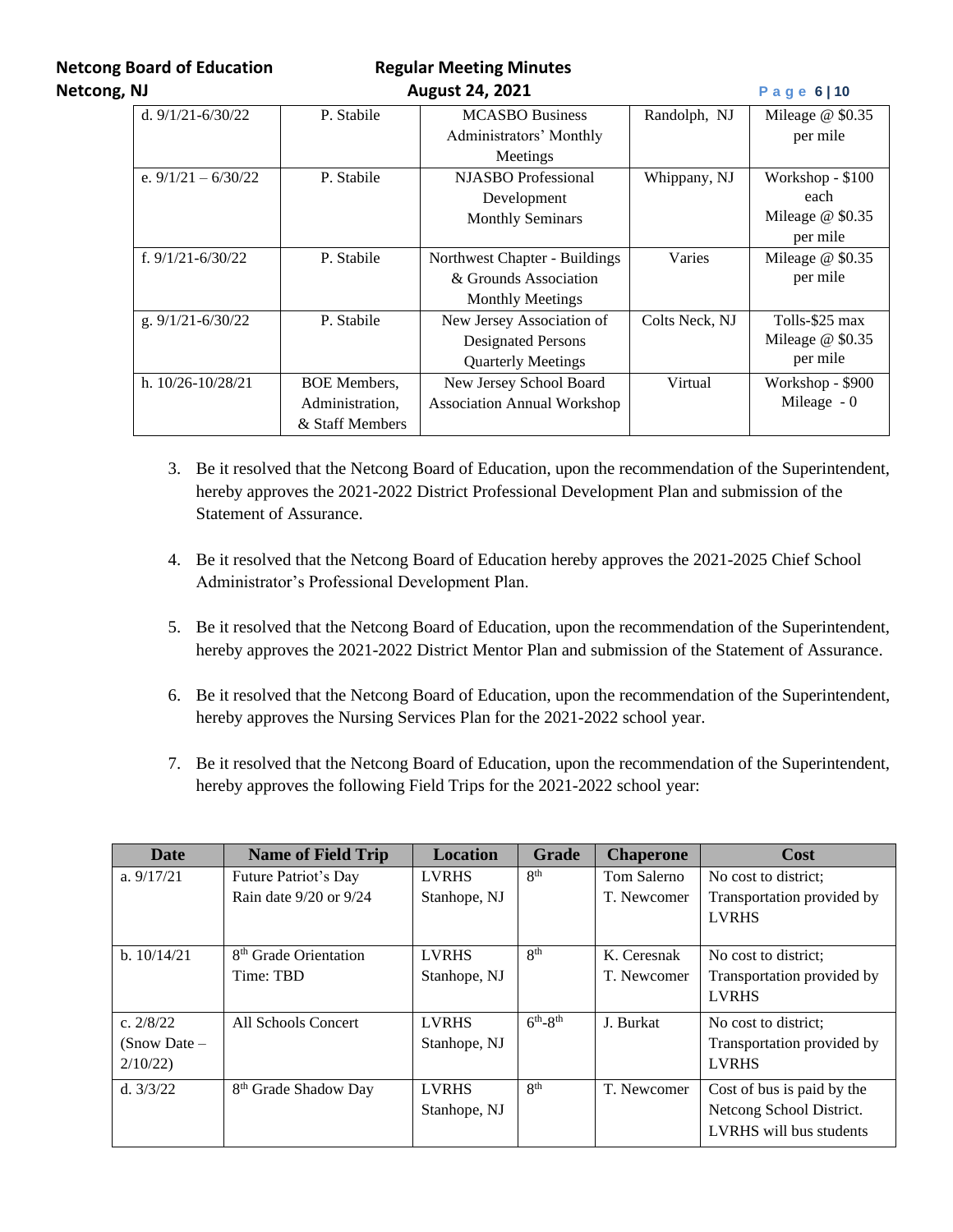**Netcong Board of Education Regular Meeting Minutes Netcong, NJ August 24, 2021 P a g e 7 | 10**

| f. $3/16/22$ | Herren Talks Assembly | <b>LVRHS</b> | $\mathbf{Q}$ th | T. Newcomer  | No cost to district:       |
|--------------|-----------------------|--------------|-----------------|--------------|----------------------------|
|              |                       | Stanhope, NJ |                 | J. Anastasio | Transportation provided by |
|              |                       |              |                 |              | <b>LVRHS</b>               |

8. Be it resolved that the Netcong Board of Education, upon the recommendation of the Superintendent, hereby approves the following new ELA novels as indicated below:

| <b>Title</b>                 | <b>Author</b>                  | <b>Grade Levels</b> |
|------------------------------|--------------------------------|---------------------|
| Number The Stars             | Lois Lowry                     | $4 - 8$             |
| Hatchet                      | Gary Paulsen                   | $6 - 8$             |
| <b>Walk Two Moons</b>        | <b>Sharron Creech</b>          | $6 - 8$             |
| The Outsiders                | <b>SE Hinton</b>               | $6 - 8$             |
| The Giver                    | Lois Lowry                     | $6 - 8$             |
| Red Scarf Girl               | Ji-Li Jiang                    | $6-8$               |
| A Long Walk to Water         | Linda Sue Park                 | $6-8$               |
| Born A Crime                 | <b>Trevor Noah</b>             | $6 - 8$             |
| The Wave                     | <b>Todd Strasser</b>           | $6 - 8$             |
| The Call of the Wild         | Jack London                    | $6 - 8$             |
| The Watsons Go to Birmingham | <b>Christopher Paul Curtis</b> | $6 - 8$             |
| Tangerine                    | Paup Blor                      | $6 - 8$             |

### **Roll Call**

**Mr. Barbero – Yes 1, 2 a,b,d-h, 3-8, Abstain 2c; Mr. Kranz – Yes; Mrs. Lapsley – Absent; Mr. Morton – Yes; Ms. Santalucia – Yes; Mr. Stevens – Yes; Mrs. Dalesandro – Yes**

# ➢ **Personnel**

**Mr. Morton reviewed the items discussed at the last committee meeting.**

### **On a motion by Mr. Morton, seconded by Mr. Kranz that resolutions #1-6 be approved as presented:**

- 1. Be it resolved that the Netcong Board of Education hereby grants permission to Kathleen Walsh, Superintendent, to hire needed staff for the 2021-2022 school year prior to the September 21, 2021, 2021 Board of Education meeting.
- *2.* Be it resolved that the Netcong Board of Education, upon the recommendation of the Superintendent, hereby approves Jaclyn (Plate) Meudt to advance on the salary guide to MA Step A, \$58,865.00, effective August 30, 2021 due to successful completion of graduate credits*.*
- 3. Be it resolved that the Netcong Board of Education, upon the recommendation of the Superintendent, hereby approves Melissa Akerman as a part-time Paraprofessional for a fixed term beginning August 30, 2021 through June 30, 2022 at a rate of \$15.00/hour, pending approval from the Office of Student Protection.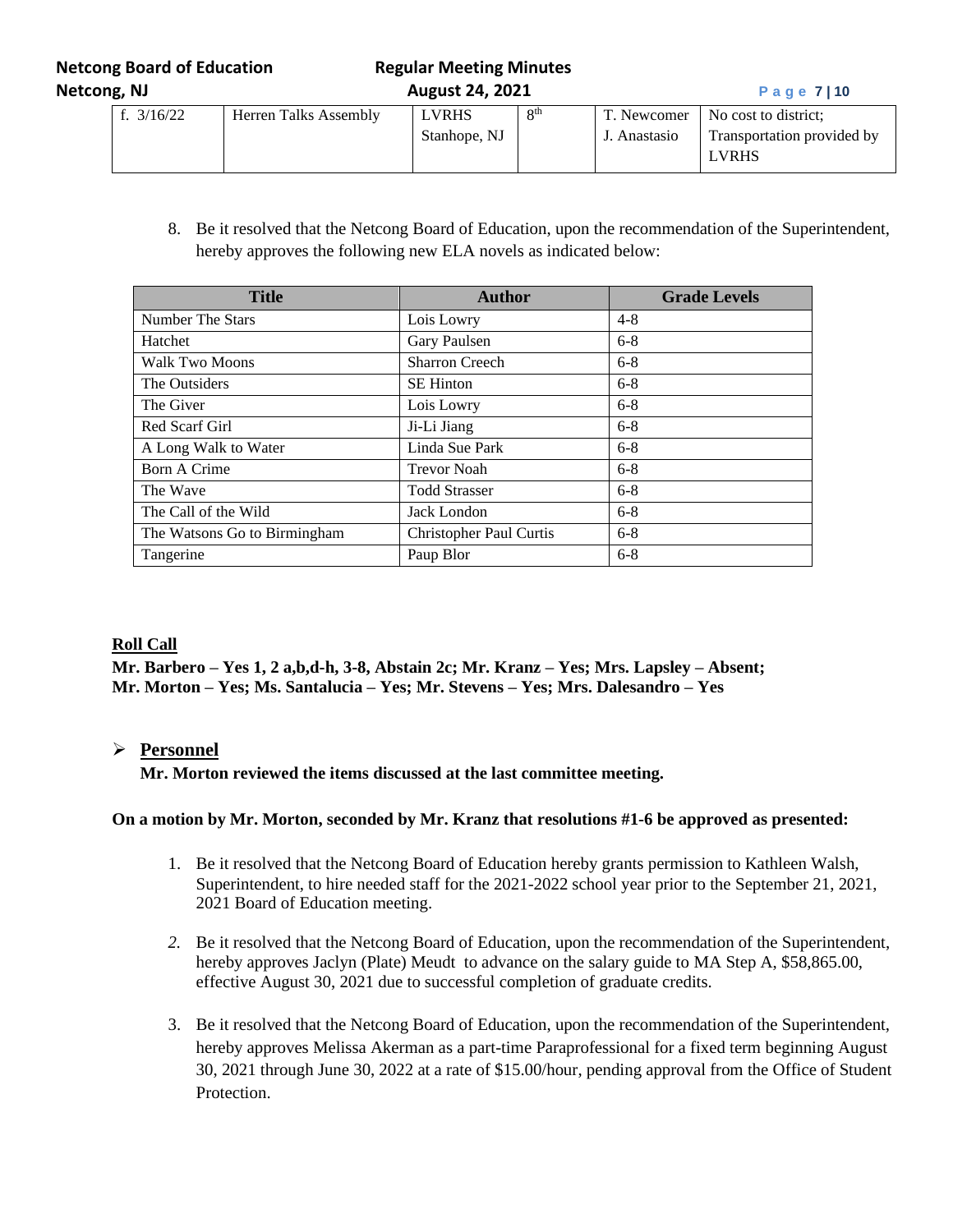- 4. Be it resolved that the Netcong Board of Education, upon recommendation of the Superintendent, hereby approves Joanna Goodwin as a full-time Special Education Teacher, for the term of August 25, 2021 through June 30, 2022 at Step A on the MA+15 salary guide, \$62,865.00, with benefits, paid from ESSER III funds, and pending an Office of Student Protection fingerprint approval.
- 5. Be it resolved that the Netcong Board of Education, upon the recommendation of the Superintendent, hereby approves the following staff and amounts for the 2021-2022 Stipend Positions:

| <b>Stipend Position</b>               | <b>Name</b>      | Amount*      | <b>Term</b>                   |
|---------------------------------------|------------------|--------------|-------------------------------|
| After School Help - ESL Gr K-8<br>a.  | Julio Picallo    | \$35.00/hour | Sept. - June, 2 hours per     |
| Funded by ESEA Title III              |                  |              | week                          |
| Account #20-241-100-100               |                  |              |                               |
| b. After School Help $-$ Gr. K-8      | Jennie Rider     | \$35.00/hour | Sept. – June, 2 hours per     |
| Funded by CARES Funds                 |                  |              | week                          |
| Account #20-477-100-100               |                  |              |                               |
| c. After School Help - Gr. K-8        | Darrell Sandrue  | \$35.00/hour | Sept. – June, 1 hour per week |
| Funded by CARES - ESSER I             |                  |              |                               |
| Account #20-477-100-100               |                  |              |                               |
| d. After School Help - Gr. K-8        | Carolyn Collins  | \$35.00/hour | Sept. – June, 2 hours per     |
| Funded by CARES - ESSER I             |                  |              | week                          |
| Account #20-477-100-100               |                  |              |                               |
| e. After School Help - Gr. K-8        | Brianna Costello | \$35.00/hour | Sept. - June, 2 hours per     |
| Funded by CARES - ESSER I             |                  |              | week                          |
| Account #20-477-100-100               |                  |              |                               |
| f. Breakfast Supervisor               | Danielle Barbero | \$1667.00    | Sept. - June, 180 days, 30    |
| Food Service Acct                     |                  |              | mins per day                  |
| g. Breakfast Supervisor               | Laurie Glennon   | \$1667.00    | Sept. - June, 180 days, 30    |
| Food Service Acct                     |                  |              | mins per day                  |
| h. After School - Battle of the Books | Thomas Salerno   | \$1634.00    | Sept. - June                  |
| Funded by General Fund                |                  |              |                               |
| i. After School - Mock Trial Club     | Thomas Salerno   | \$1634.00    | Sept. - June                  |
| Funded by CRRSA ESSER II              |                  |              |                               |
| Learning Acceleration Grant           |                  |              |                               |
| Account #20-484-100-100               |                  |              |                               |

6. Be it resolved that the Netcong Board of Education, upon the recommendation of the Superintendent, hereby approves Lisa Clark as Yearbook Advisor for the 2021-2022 school year at a stipend of \$1634.00.

### **Roll Call**

**Mr. Barbero – Yes1-4, 5 a-e, g-i, Abstain 5f; Mr. Kranz – Yes; Mrs. Lapsley – Absent; Mr. Morton – Yes; Ms. Santalucia – Yes; Mr. Stevens – Yes; Mrs. Dalesandro – Yes**

### ➢ **Facilities and Operations**

**Mr. Kranz reviewed the topics discussed at the last committee meeting.**

No resolutions to be approved.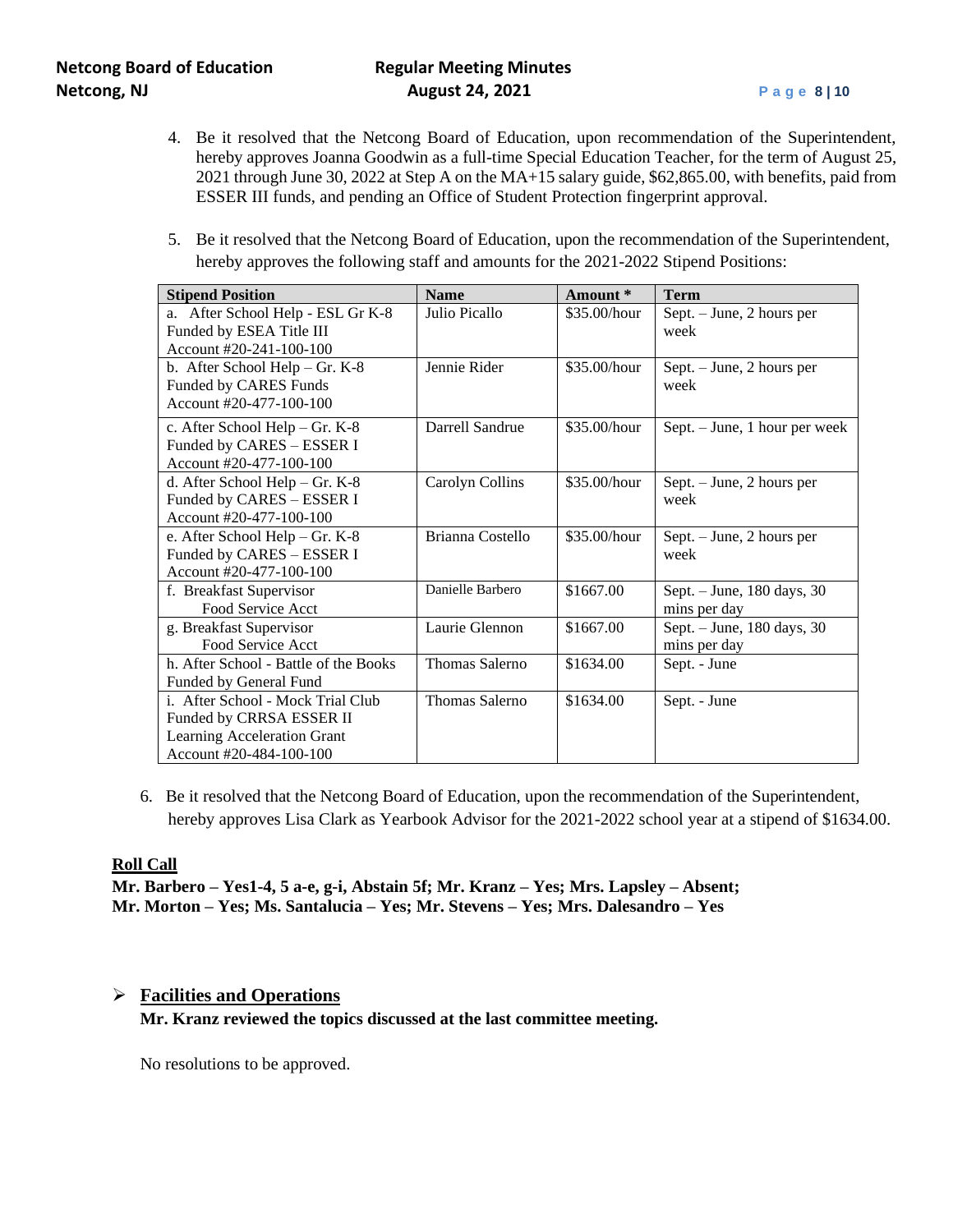### **LIAISONS REPORT**

- **a.** Netcong Educational Foundation Would like to do the St. Patrick day dinner, Krispy Kreme fundraiser. Would like to speak at back to school night. Will be donating breakfast for the staff on the first day.
- **b.** Netcong PTA

Hoping for an ice cream social. Hoping they can get a table for back to school night if it's going to be in person they need two officers both secretaries and they need a lot of memberships this year to make up from last year

**c.** Town Council

Noise complaint on college Rd but wouldn't affect the school. Possible new development going on in Netcong, as of now the Bank Street project only has one child in the school district and that all the units are full

- **d.** Recreation Commission This Saturday last family fun day. No Netcong Day this year. Meeting tomorrow night at Town Hall.
- **e.** Planning Board Meeting last night. Regular business.

# **MISCELLANEOUS**

**None**

# **HEARING OF CITIZENS**

### **On a motion by Mr. Kranz, seconded by Mr. Barbero to open the hearing of citizens. Approved by voice vote. All in favor.**

*Public is invited to address the Board with any questions, comments or concerns. The Board requests that the individual address the Board, giving name and address, and asks that all remarks be directed to the Chair. The public portion shall be limited to thirty minutes with a five-minute time limit on each participant. The Board wishes to remind all attendees at its meeting that while it subscribed without reservation to the principle of keeping the public completely informed, by policy it cannot allow public discussion of personnel matters. If a matter concerning the staff of the Netcong Public School is of interest or concern, the matter would be referred to the Superintendent or the Board of Education, either by telephone or letter.*

Tom Salerno who is the middle school social studies teacher introduced himself to the Board as the new teachers association president.

David Costanzo, Prospect St, also believe that being a board member is a thankless job. Reaching out to all of you because I don't feel I resigned properly, I sent all of you an email stating that I resigned. I started this job six years with the best intentions growing up in this gym here. My father was a teacher, my grandmother was a teacher here, friends and all of you up here. Unfortunately, we had some liars who had come against me, that I had to defend myself. That I had to spend personal money out of my personal pocket defending many of you lies that you said were in affidavit's that I took on the chin and when it came down time to pay me my money back you would only be willing to pay me the insurance policy. So, I have a choice to make. I have a choice to come after all of you individually and make you pay as I would. What would you like? I think you should reconsider your decision with all due respect.